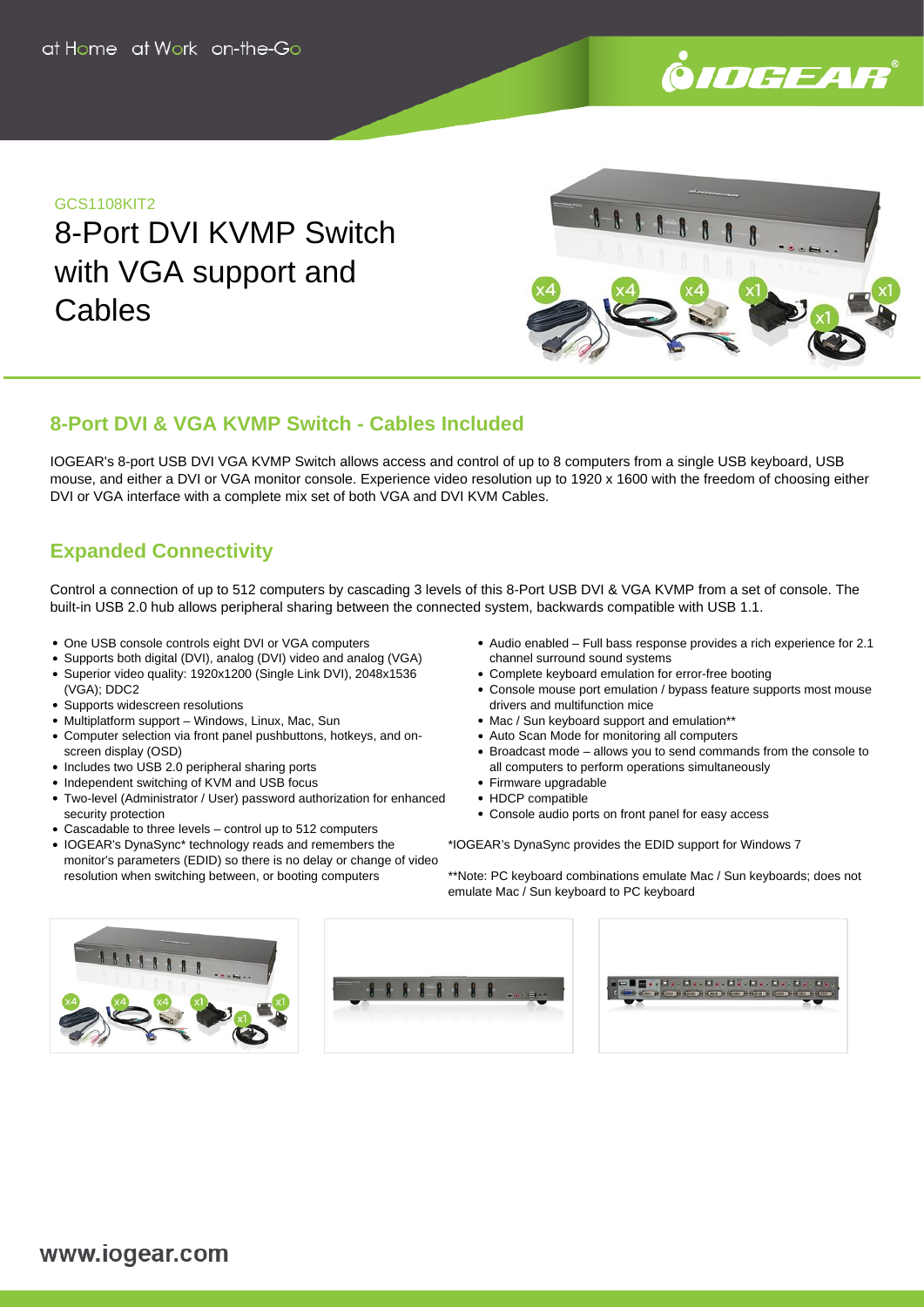

#### **Requirements**

#### Console

 $\bullet$  Display Option #1 – A display with both DVI and VGA connection\*

Display Option #2 – A display with DVI-I connection Display Option #3 – One each of DVI and VGA displays

• 1 set of USB keyboard and mouse

#### **Computers**

- 1 DVI port
- or 1 VGA port
- 1 USB port

#### Operating Systems

- Windows® 7, Windows® 8, Windows® 8.1, Windows® 10
- Mac OS9 to 10.x
- Sun Solaris
- Linux

\*IOGEAR's Display Emulation Technology provides the EDID support for Windows 7

#### **Package Contents**

- 1 x GCS1108 8-port USB DVI KVMP Switch
- 4 x 6ft Single Link DVI-D USB KVM Cable
- 4 x 6ft VGA USB Audio / Mic KVM Cable
- 4 x DVI-A (M) to VGA (F) Adapter
- 1 x Firmware Upgrade Cable
- 1 x Power Adapter
- 1 x Foot Pad Set (4 pcs)
- 1 x User Manual
- 1 x Rack Mounting Kit